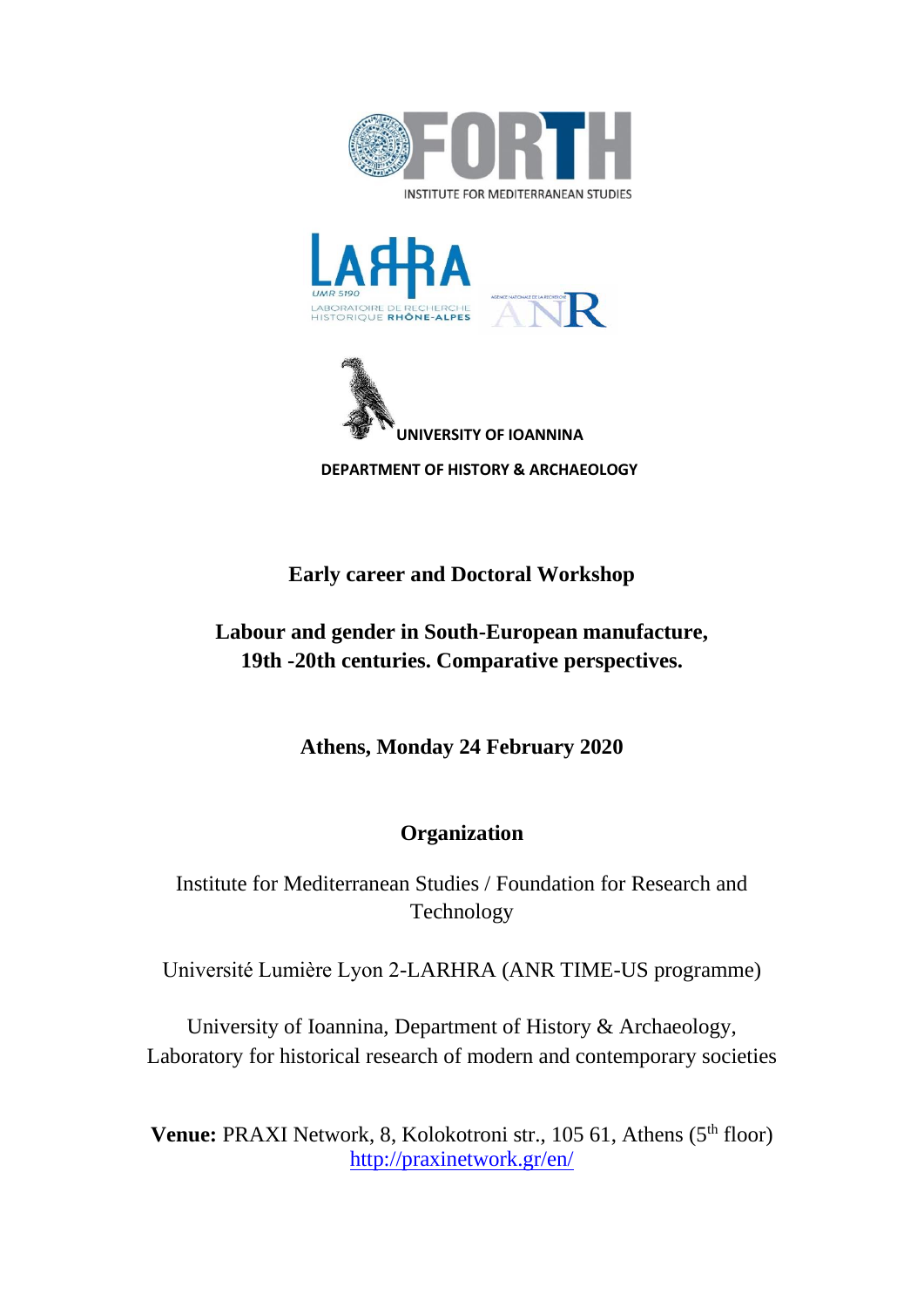### **Programme**

9.00-9.20, Manuela Martini & Leda Papastefanaki, *Introduction.*

#### **Session I. Industrial policies, labour organization and management practices**

#### **Chair: Margareth Lanzinger**

9.20-9.40, Thanasis Betas, *Practices of labour force management in the Greek tobacco industry during the 20th century.* 9.40-10.00, Dimitris Kopanas, *Remuneration of female labour in the graphic arts industry, 1925-1940: the case of Aspioti-ELKA Graphic Arts Company in Corfu.*

10.00-10.10, Discussant: Manuela Martini 10.10-10.30, Discussion

### **10.30-10.40, Coffee break**

10.40-11.00, Michalis Bardanis, *Boys and girls: child labour in the brick and tile industry in Athens (1900 –1950).*

11.00-11.20, Francesca Sanna, *Persistance in the margins (of error): a case of gender segmentation and evaluation management in Mediterranean extractive industry (1920- 1940).*

11.20-11.30, Discussant: Maria Papathanasiou 11.30-11.50, Discussion

### **11.50-12.20, Coffee break**

### **Session II. Labour experiences and discourses in textile and garment industry**

#### **Chair: Socrates Petmezas**

12.20-12.40, Stella Chatzopoulou, "*Work, work, work... Τill over the buttons I fall asleep, and sew them in a dream": women working as seamstresses in nineteenthcentury English broadside ballads*.

12.40-13.00, Lisard Palau Elcacho*, Labour market formation in Catalan industrial mills (1915 – 1925). Socio-demographic characteristics of the labour supply.*

13.00-13.20, Efrosyni Roupa, *The Greek interwar oriental carpet industry: weaving and investing in utopia and national prestige*.

13.20-13.40, Görkem Akgöz, *Nylon stockings and machine-bodies: negotiating industrial productivity and femininity in post-war Turkey.*

13.40-13.50, Discussant: Leda Papastefanaki 13.50-14.20, Discussion

#### **14.20-15.00, Conclusions and further perspectives for research**